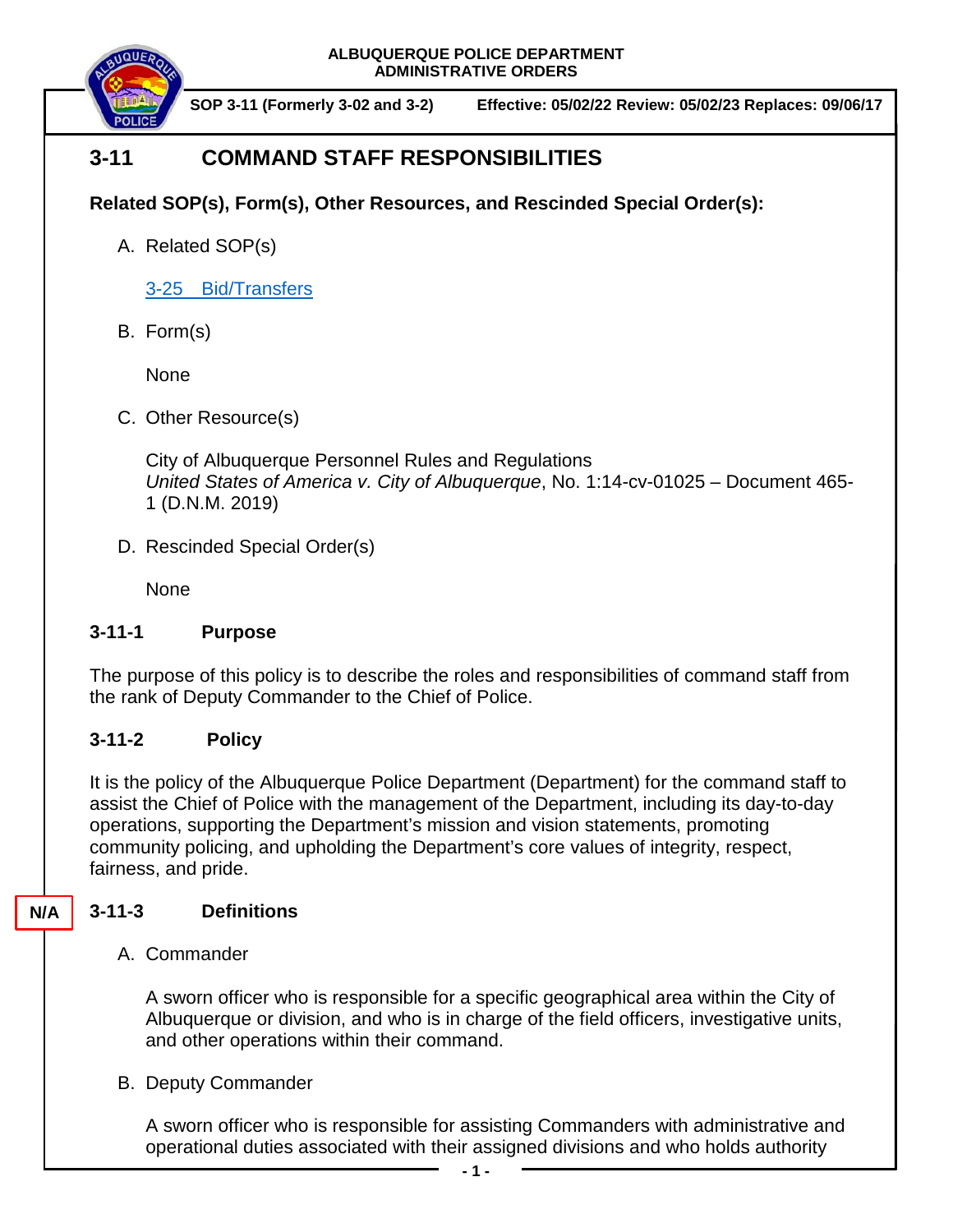

**SOP 3-11 (Formerly 3-02 and 3-2) Effective: 05/02/22 Review: 05/02/23 Replaces: 09/06/17**

over Department personnel at the rank of lieutenant, sergeant, or officer, or a civilianequivalent at the rank of lieutenant, sergeant, or officer.

### **3-11-4 Procedures**

A. Appointments **N/A**

- 1. Chief of Police
	- a. The Chief of Police is appointed by the Mayor of the City of Albuquerque and is directly responsible to the Chief Administrative Officer for the efficient conduct and operation of the Department.
	- b. The Chief of Police shall assign sworn personnel to the following ranks, consistent with City of Albuquerque Personnel Rules and Regulations:
		- i. Deputy Chief;
		- ii. Chief of Staff;
		- iii. Deputy Chief of Staff;
		- iv. Commander; and
		- v. Deputy Commander.
- 2. Superintendent of Police Reform and Deputy Chief Administrative Officer (Superintendent)
	- a. The Superintendent is appointed by the Mayor of the City of Albuquerque and is directly responsible to the Chief Administrative Officer and shall work with the Chief of Police on all aspects of the Court-Approved Settlement Agreement (CASA).
- 3. Chain of Command
	- a. The chain of command is defined by the Department's organizational chart as approved by the Chief of Police.
- 4. When a Deputy Chief, Chief of Staff, Deputy Chief of Staff, Commander, or Deputy Commander is unable to perform their duties due to, for example, vacation, illness, etc., they shall designate a temporary replacement to fulfill this responsibility.
	- a. When a member of the command staff is unable to designate a temporary replacement before they are unable to perform their duties, their supervisor shall designate the temporary replacement.
- 5. If the Chief of Police becomes incapacitated through illness, injury, death, or the Chief of Police is absent from the City of Albuquerque for any reason, the First Deputy Chief or the next designated Deputy Chief as defined by the Department's most current organizational chart shall assume command.
- B. Delegation and Command

**6**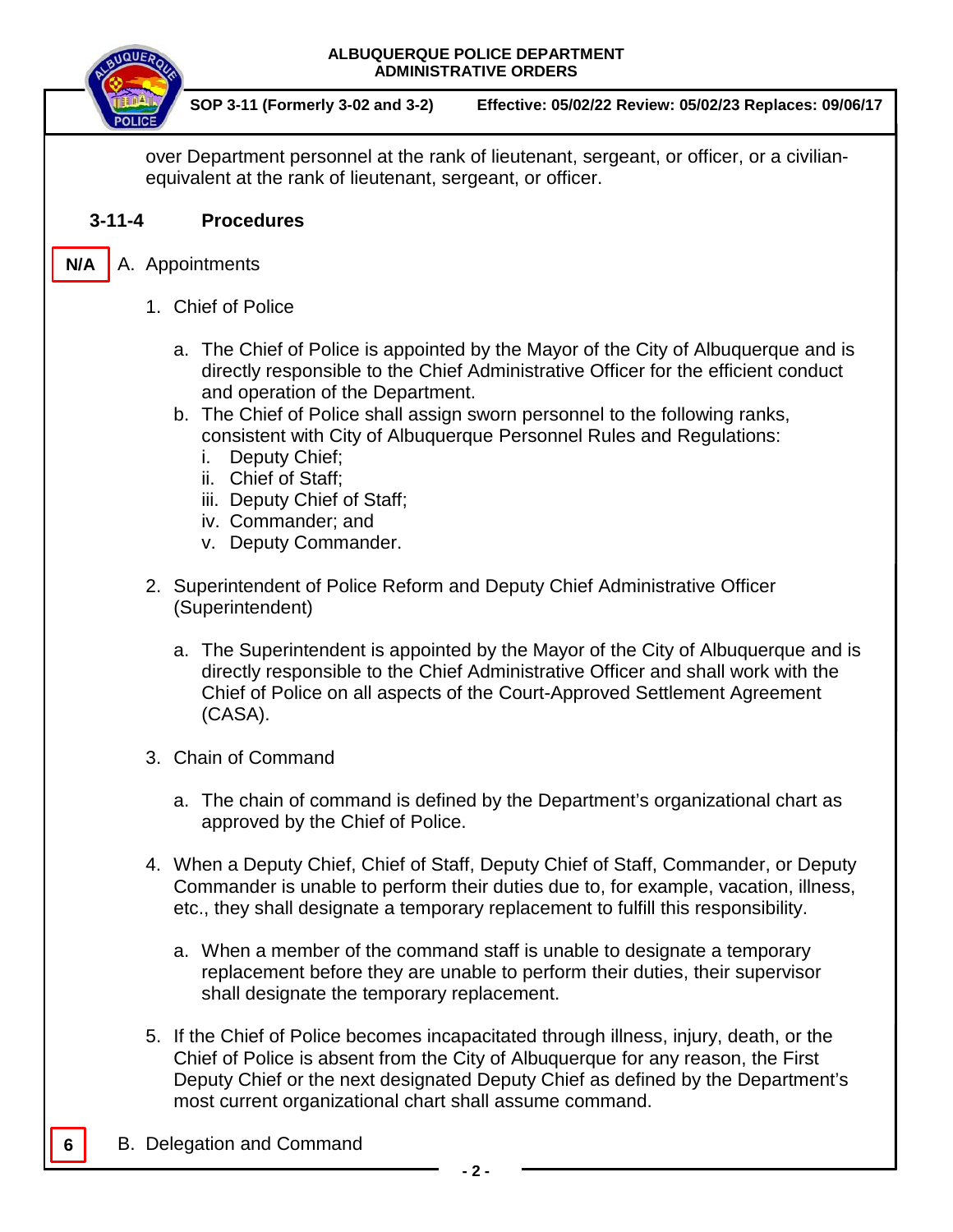

**SOP 3-11 (Formerly 3-02 and 3-2) Effective: 05/02/22 Review: 05/02/23 Replaces: 09/06/17**

- 1. Incident Commander
	- a. Unless specifically designated in Department Standard Operating Procedures (SOP), when the needs of an ongoing incident or operation require personnel from different commands to function as a single unit with a common goal, the person in command of that combined force shall be the on-scene ranking officer of the unit with overall responsibility for the outcome of the operation and will be designated as the Incident Commander.
	- b. The affected Deputy Chief or Area Commander shall resolve conflicts in command responsibilities during emergency operations within their area of responsibility.
		- i. The ranking officer may, in turn, designate a subordinate officer and authorize them to act in the capacity of a field Commander. If such designation is made, the person relinquishing authority shall notify the supervisors of the various units to clarify who has the authority to direct operations.
	- c. When using specialized units, to the greatest extent possible, the Incident Commander shall strive to support the specialized unit with personnel and resources sufficient to attain the specialized unit's objective.
- C. Department Operations Responsibility During Non-Business Hours **6**
	- 1. The Chief of Police or their designee shall create a roster of command staff placed in rotation to serve as the on-call Duty Chief.
	- 2. All Deputy Chiefs and Commanders shall be responsible for operations and incidents within their Bureaus, area commands, or divisions twenty-four (24) hours a day.
	- 3. The Duty Chief shall:
		- a. As the designated Duty Chief, be responsible for the operations of the Department during non-business hours;
		- b. Be assigned using a monthly on-call duty roster; and
		- c. Respond to major critical incidents in order to supervise overall incident management.

#### **General Expectations of Command Staff**  $5 \mid 3 - 11 - 5$

- A. Chief of Police
	- 1. The Chief of Police shall:
		- a. Be responsible for the assignment and reassignment of all Department personnel and the efficiency, discipline, general conduct, and appearance of such personnel; and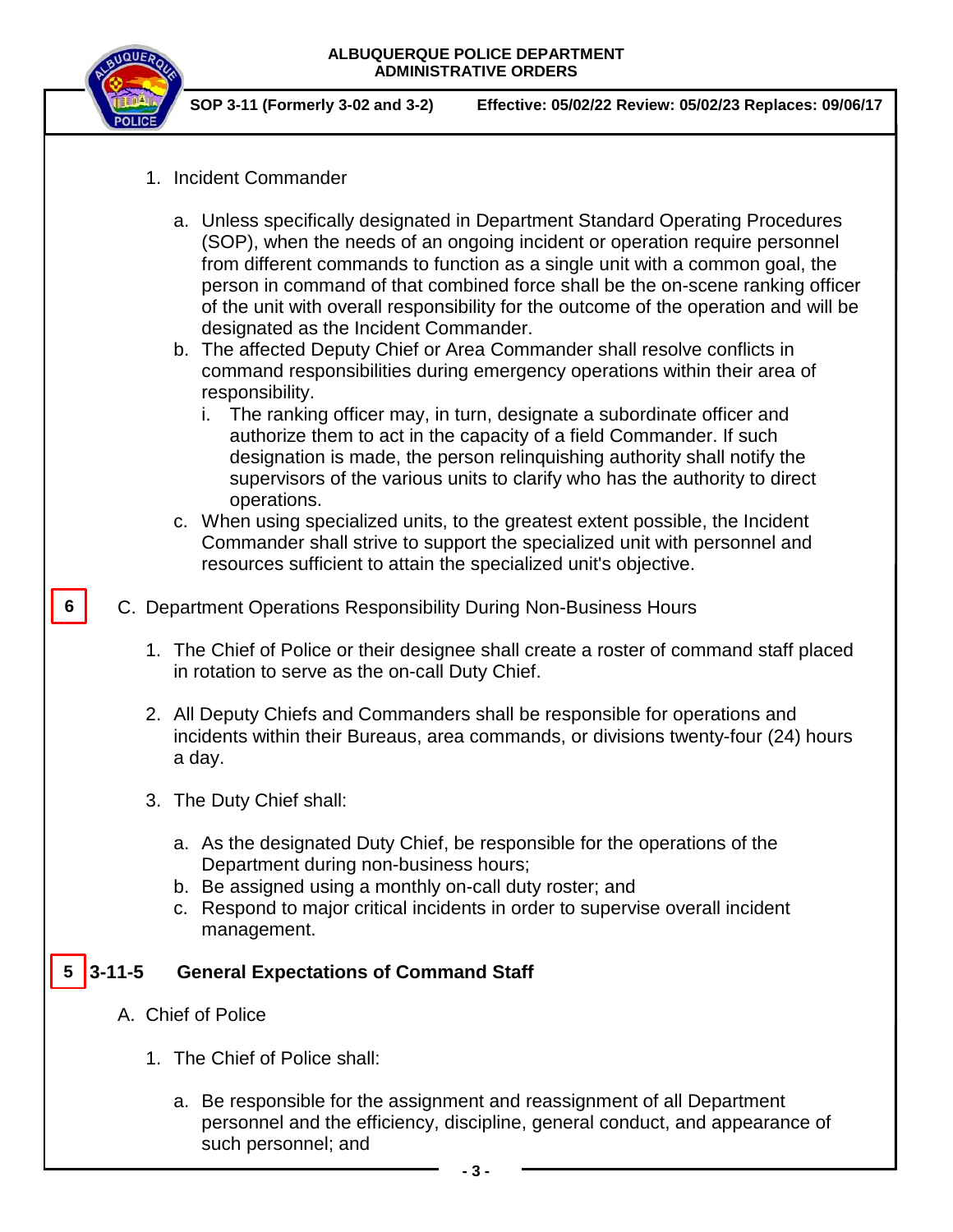#### **ALBUQUERQUE POLICE DEPARTMENT ADMINISTRATIVE ORDERS**



**SOP 3-11 (Formerly 3-02 and 3-2) Effective: 05/02/22 Review: 05/02/23 Replaces: 09/06/17**

- b. In this capacity, have the authority to prescribe, promulgate, and enforce rules and regulations for the operation of the Department.
- 2. The Chief of Police may authorize Department personnel to deviate from the provisions outlined in Department Standard Operating Procedures (SOP) when the Chief of Police believes that such deviation is in the interest of the City of Albuquerque, Department, or public and is lawful.
	- a. For Emergency Response Team deployments and tactical activations in which a deviation from a Department SOP is authorized, the Incident Commander shall document the Chief of Police or their designee's decision to deviate from the Department SOP in an After-Action Report (AAR).
	- b. For all other occurrences, the Chief of Police or their designee shall provide written notification of the deviation to the City Attorney within one (1) business day. The written notification shall include the specific policy modified/deviated from and the reasons for doing so.
- B. Command staff, including Commanders and Deputy Commanders, shall:
	- 1. Be responsible for all matters relating to fulfilling the functions and divisions under their command;
	- 2. Work in conjunction with each other to provide consistent leadership and unified direction to the multiple segments of the Department;
	- 3. Assist the Chief of Police with managing the Department; and
	- 4. In addition to overseeing day-to-day operations, ensure that the Department meets objectives and goals set forth by City Council, engages in strategic planning, and holds the Department and individual employees accountable to the expectations of the Department as set forth in Department SOPs.
- C. A Commander shall:
	- 1. Maintain responsibility for effective and efficient policy-driven operations within their command twenty-four (24) hours per day, seven (7) days per week;
	- 2. Ensure all sworn personnel assigned to them complete the online bid packet on a yearly basis or whenever a transfer occurs, consistent with SOP Bid/Transfers;
	- 3. Ensure the bid information packet for their area command contains the most current information. Commanders shall work with Operations Review Section personnel to have any changes updated;
	- 4. Ensure that all sworn personnel under their command understand the duties and expectations of the Department. A Commander shall ensure that all sworn personnel under their command have access to applicable Department SOPs and